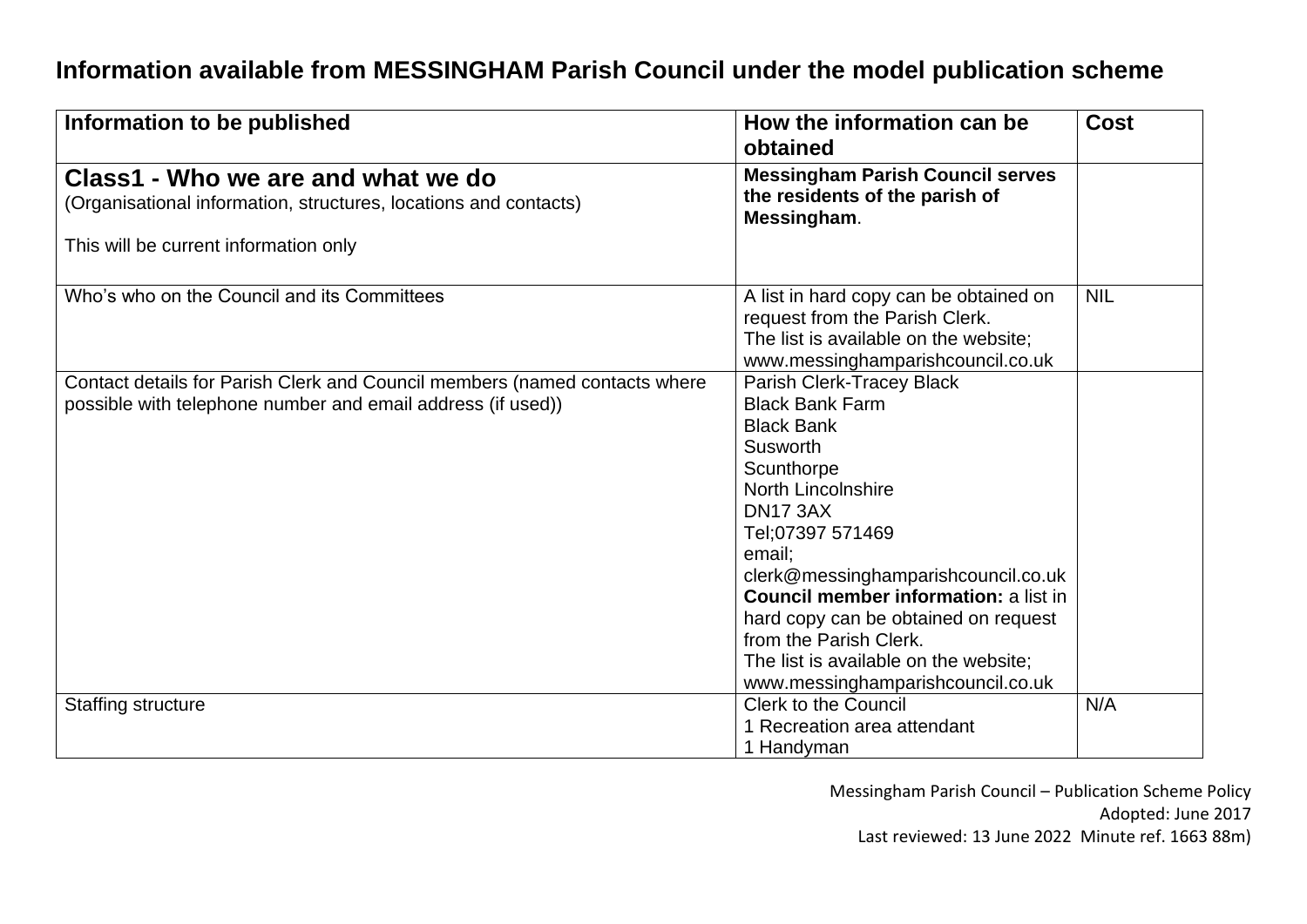| Class 2 - What we spend and how we spend it<br>(Financial information relating to projected and actual income and expenditure,<br>procurement, contracts and financial audit) |                                                                                                    |                      |
|-------------------------------------------------------------------------------------------------------------------------------------------------------------------------------|----------------------------------------------------------------------------------------------------|----------------------|
| Current and previous financial year as a minimum                                                                                                                              |                                                                                                    |                      |
| Annual return form and report by auditor                                                                                                                                      | To inspect contact the Parish Clerk                                                                | Free                 |
|                                                                                                                                                                               | Hard copy contact the clerk<br>Available to view on the website;                                   | £1                   |
| <b>Finalised budget</b>                                                                                                                                                       | www.messinghamparishcouncil.co.uk<br>To inspect contact the Parish Clerk                           | Free<br>Free         |
|                                                                                                                                                                               | Hard copy contact the clerk                                                                        | See costings         |
|                                                                                                                                                                               | Recorded in the minutes-available to<br>view on the website                                        | Free                 |
| Precept                                                                                                                                                                       | Included within the finalised budget<br>See above                                                  | As above             |
| <b>Borrowing Approval letter</b>                                                                                                                                              | To inspect contact the Parish Clerk                                                                | Free                 |
|                                                                                                                                                                               | Hard copy contact the clerk                                                                        | See costings         |
| <b>Financial Standing Orders and Regulations</b>                                                                                                                              | To inspect contact the Parish Clerk                                                                | Free                 |
|                                                                                                                                                                               | Hard copy contact the clerk                                                                        | See costings         |
|                                                                                                                                                                               | Available to view on the website;<br>www.messinghamparishcouncil.co.uk                             | Free                 |
| Grants given and received                                                                                                                                                     | To inspect contact the Parish Clerk<br>Hard copy contact the clerk                                 | Free<br>See costings |
|                                                                                                                                                                               | Recorded in the minutes;<br>Available to view on the website-<br>www.messinghamparishcouncil.co.uk | Free                 |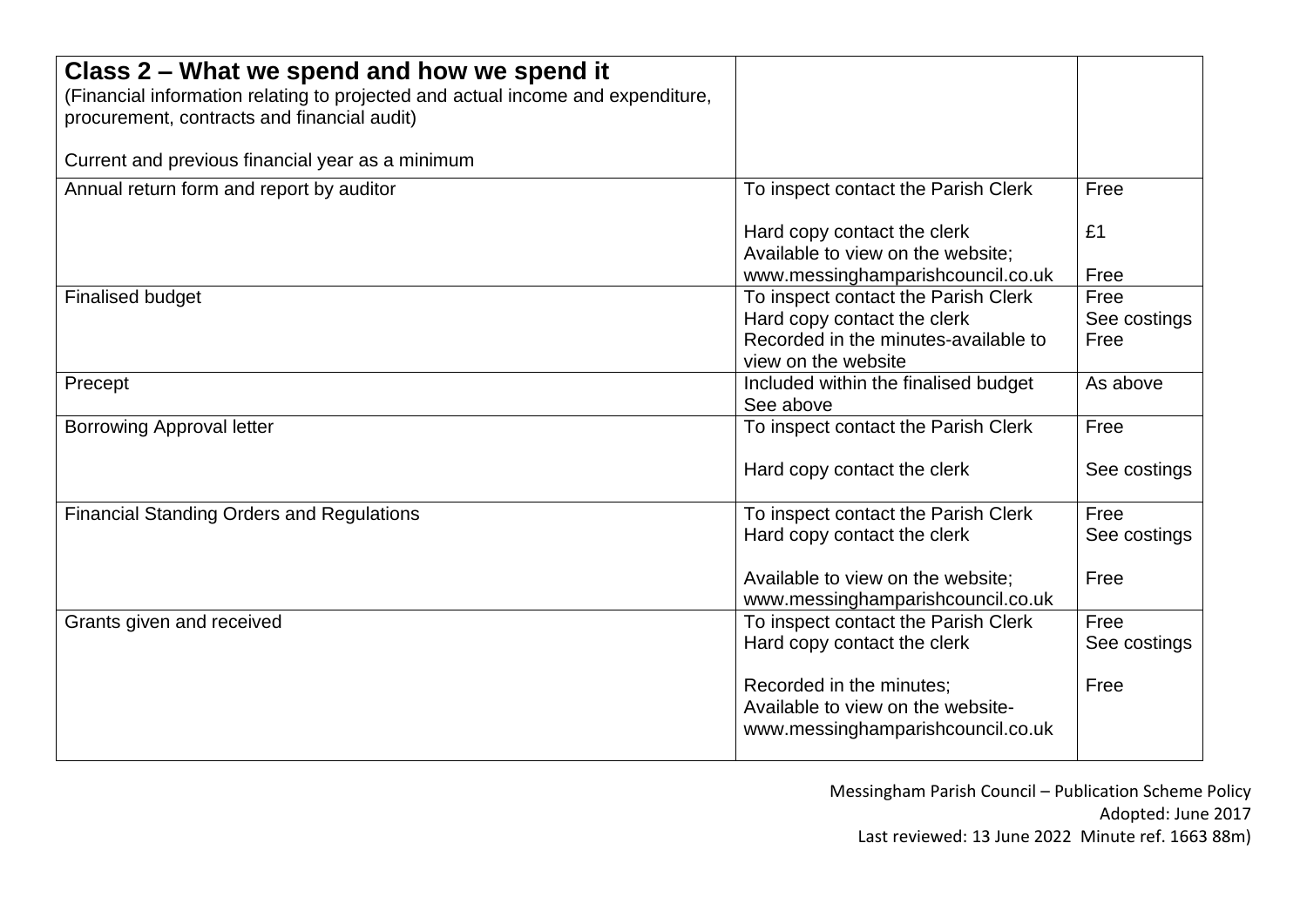| List of current contracts awarded and value of contract                                      | To inspect contact the Parish Clerk                         | Free         |
|----------------------------------------------------------------------------------------------|-------------------------------------------------------------|--------------|
|                                                                                              | Hard copy contact the clerk                                 | See costings |
| Class 3 – What our priorities are and how we are doing                                       |                                                             |              |
| (Strategies and plans, performance indicators, audits, inspections and reviews)              |                                                             |              |
| Parish Plan (current and previous year as a minimum)                                         | Not applicable                                              |              |
| Annual Report to Parish or Community Meeting (current and previous year as a                 | To inspect contact the Parish Clerk                         | Free         |
| minimum)                                                                                     | Hard copy contact the clerk                                 | See costings |
|                                                                                              | Recorded in the minutes-available to                        |              |
|                                                                                              | view on the website;<br>www.messinghamparishcouncil.co.uk   | Free         |
| Class 4 – How we make decisions                                                              |                                                             |              |
|                                                                                              |                                                             |              |
| (Decision making processes and records of decisions)                                         |                                                             |              |
| Current and previous council year as a minimum                                               |                                                             |              |
| Timetable of meetings (Council, any committee/sub-committee meetings and<br>parish meetings) | To inspect contact the Parish Clerk                         | Free         |
|                                                                                              | Hard copy contact the clerk                                 | See costings |
|                                                                                              | Available to view on the website;                           |              |
|                                                                                              | www.messinghamparishcouncil.co.uk                           | Free         |
| Agendas of meetings (as above)                                                               | <b>Previous Meetings:</b>                                   |              |
|                                                                                              | To inspect contact the Parish Clerk                         | Free         |
|                                                                                              | Hard copy contact the clerk<br><b>Forthcoming meetings:</b> | See costings |
|                                                                                              | Agendas are posted on the parish                            |              |
|                                                                                              | council notice board outside the clinic                     |              |
|                                                                                              | on Wendover Road-at least 3 clear                           |              |
|                                                                                              | days prior to the meeting.                                  |              |
|                                                                                              | Available on the Parish council website   Free              |              |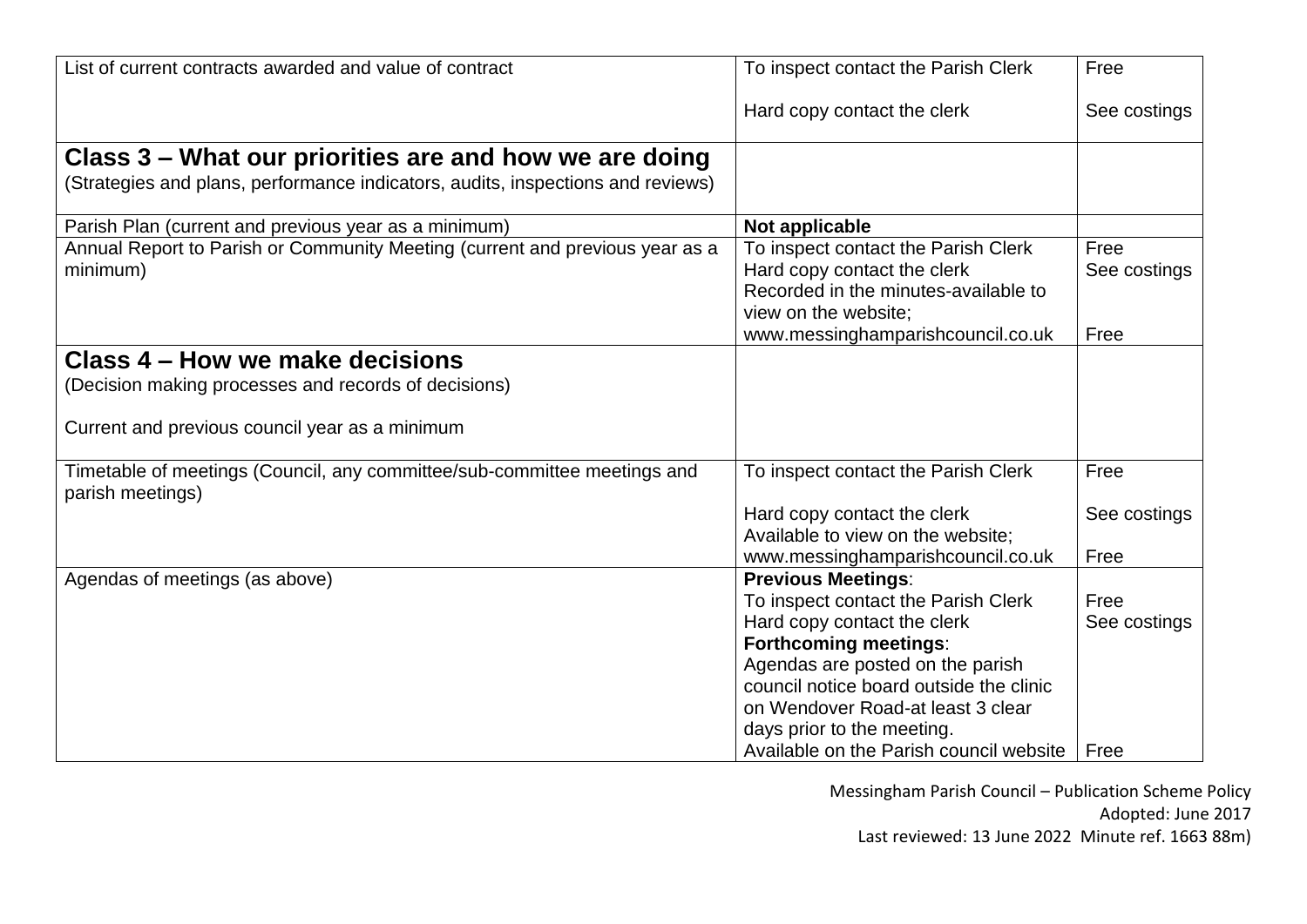| Minutes of meetings (as above) $-$ nb this will exclude information that is properly<br>regarded as private to the meeting.                                                   | To inspect contact the Parish Clerk<br>Hard copy contact the clerk<br>Hard copy available to view only in<br>Messingham library.<br>Draft minutes available to view on the<br>website within 1 month of the meeting;<br>www.messinghamparishcouncil.co.uk | Free<br>See costings<br>Free<br>Free |
|-------------------------------------------------------------------------------------------------------------------------------------------------------------------------------|-----------------------------------------------------------------------------------------------------------------------------------------------------------------------------------------------------------------------------------------------------------|--------------------------------------|
| Reports presented to council meetings - nb this will exclude information that is properly<br>regarded as private to the meeting.                                              | To inspect contact the Parish Clerk<br>Hard copy contact the clerk                                                                                                                                                                                        | Free<br>See costings                 |
| Responses to consultation papers                                                                                                                                              | To inspect contact the Parish Clerk<br>Recorded in the minutes-available on<br>the website.<br>Hard copy contact the clerk                                                                                                                                | Free<br>Free<br>See costings         |
| Responses to planning applications                                                                                                                                            | To inspect contact the Parish Clerk                                                                                                                                                                                                                       | Free                                 |
| Planning Applications are the responsibility of North Lincolnshire Council -<br>advertisement, consultation and plans are their responsibility for<br>publication/information | Hard copy contact the clerk<br>Recorded in the minutes-available on<br>the website.<br>Available to view on the NLC<br>website:www.northlincs.gov.uk                                                                                                      | See costings<br>Free<br>Free         |
| Class 5 – Our policies and procedures<br>(Current written protocols, policies and procedures for delivering our services<br>and responsibilities)<br>Current information only |                                                                                                                                                                                                                                                           |                                      |
| Policies and procedures for the conduct of council business:                                                                                                                  | To inspect contact the Parish Clerk                                                                                                                                                                                                                       | Free                                 |

Messingham Parish Council – Publication Scheme Policy

Adopted: June 2017

Last reviewed: 13 June 2022 Minute ref. 1663 88m)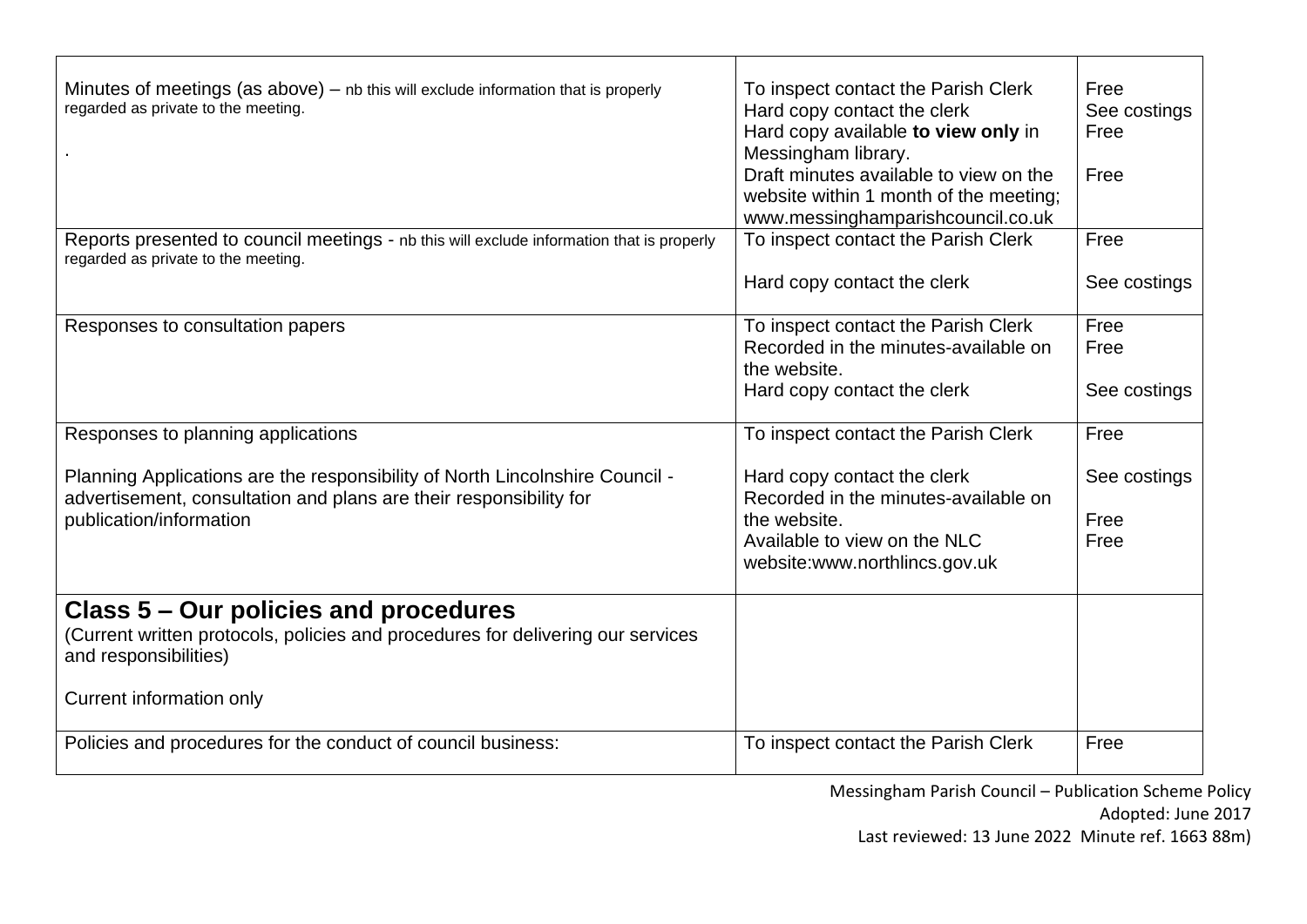| Procedural standing orders                                                     |                                                  |              |
|--------------------------------------------------------------------------------|--------------------------------------------------|--------------|
| <b>Financial Regulations</b>                                                   |                                                  |              |
| Committee and sub-committee terms of reference                                 | Hard copy contact the clerk                      | See costings |
| Delegated authority in respect of officers                                     |                                                  |              |
| Code of Conduct                                                                |                                                  |              |
| <b>Policy statements</b>                                                       | Available to view on the website;                | Free         |
| Policies and procedures for the provision of services and about the employment | www.messinghamparishcouncil.co.uk                |              |
| of staff:                                                                      |                                                  |              |
| Internal policies relating to the delivery of services                         | No written policy                                |              |
| Equality and diversity policy                                                  | Hard copy contact the clerk                      | See costings |
|                                                                                | Available to view                                |              |
| Health and safety policy                                                       | www.messinghamparishcouncil.co.uk                | See costings |
|                                                                                | Hard copy contact the clerk<br>Available to view |              |
|                                                                                | www.messinghamparishcouncil.co.uk                |              |
|                                                                                |                                                  |              |
| Recruitment policies (including current vacancies)                             | No formal policy                                 |              |
| Policies and procedures for handling requests for information                  | Requests are dealt with by the Clerk, in         |              |
|                                                                                | accordance with the GDPR                         |              |
|                                                                                | To inspect contact the Parish Clerk              |              |
|                                                                                | Hard copy contact the clerk                      |              |
| Complaints procedures (including those covering requests for information and   | Available to view on the website;                | See costings |
| operating the publication scheme)                                              | www.messinghamparishcouncil.co.uk                | Free         |
| Information security policy                                                    | In accordance with GDPR                          |              |
| Records management policies (records retention, destruction and archive)       | Hard copy contact the clerk                      | See costings |
|                                                                                | www.messinghamparishcouncil.co.uk                | Free         |
| Data protection policies                                                       | In accordance with GDPR                          |              |

Messingham Parish Council – Publication Scheme Policy

Adopted: June 2017

Last reviewed: 13 June 2022 Minute ref. 1663 88m)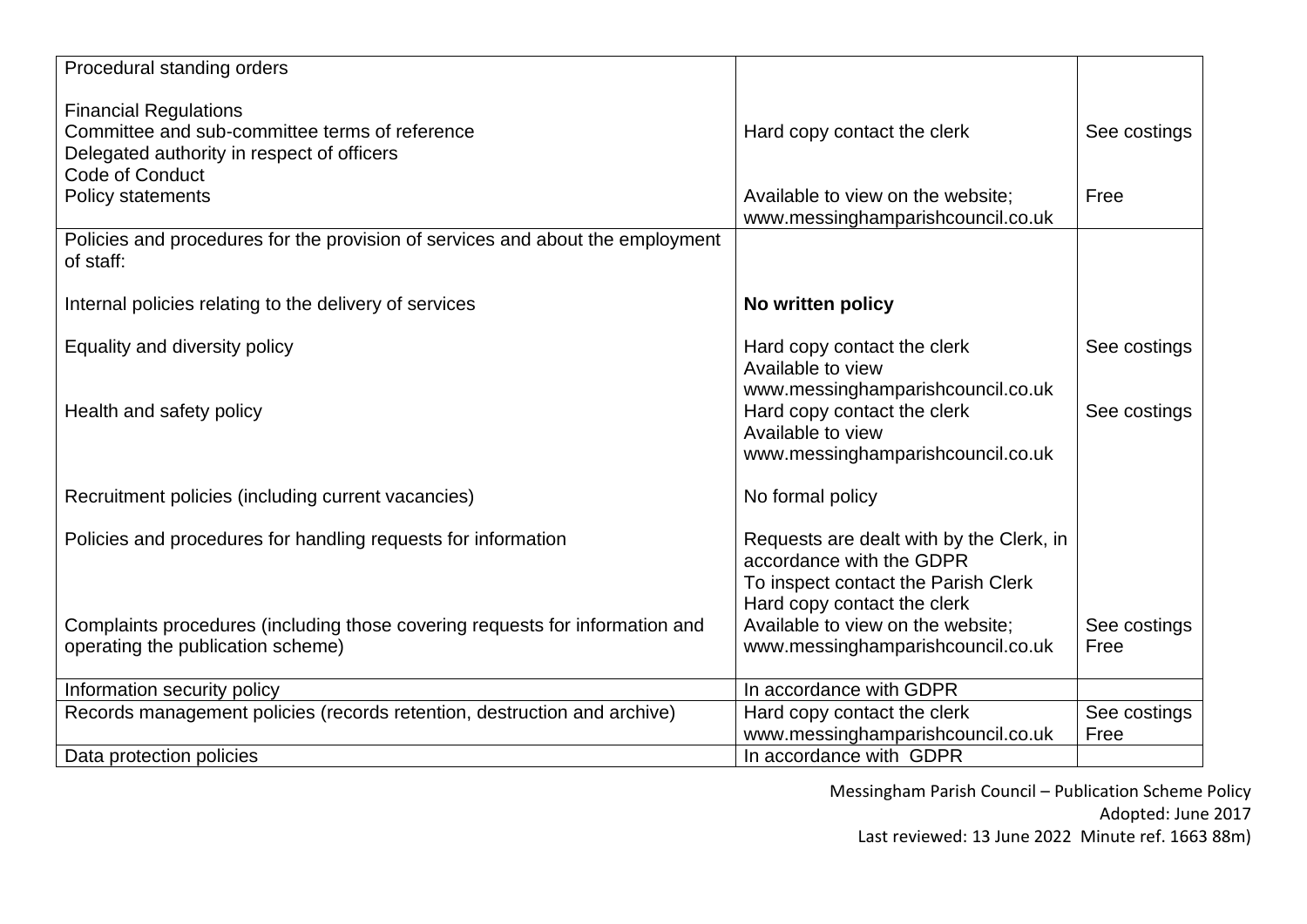| Schedule of charge (for the publication of information)                                                                                                             | See appendix attached to this guide                                                                                                                                      | Free<br>See costings         |
|---------------------------------------------------------------------------------------------------------------------------------------------------------------------|--------------------------------------------------------------------------------------------------------------------------------------------------------------------------|------------------------------|
| <b>Child Protection/Safe Guarding Children Policy</b>                                                                                                               | Hard copy available from the clerk<br>Available to view on website<br>www.messinghamparishcouncil.co.uk                                                                  | See costings<br>Free         |
| <b>Class 6 – Lists and Registers</b>                                                                                                                                |                                                                                                                                                                          |                              |
| Currently maintained lists and registers only                                                                                                                       |                                                                                                                                                                          |                              |
| <b>Assets Register</b>                                                                                                                                              | To inspect contact the Parish Clerk<br>Available to view on the website<br>Hard copy contact the clerk                                                                   | Free<br>Free<br>See costings |
| Disclosure log (indicating the information that has been provided in response to requests;<br>recommended as good practice, but may not be held by parish councils) | None held                                                                                                                                                                |                              |
| Register of members' interests                                                                                                                                      | To inspect contact the Parish Clerk                                                                                                                                      | Free                         |
|                                                                                                                                                                     | Hard copy contact the clerk<br>Available to view on the NLC website:<br>northlincs.gov.uk<br>Available to view via link on website;<br>www.messinghamparishcouncil.co.uk | See costings<br>Free         |
| Register of gifts and hospitality                                                                                                                                   | To inspect contact the Parish Clerk<br>Hard copy contact the clerk<br>Available to view on the NLC website:<br>northlincs.gov.uk                                         | Free<br>See costings<br>Free |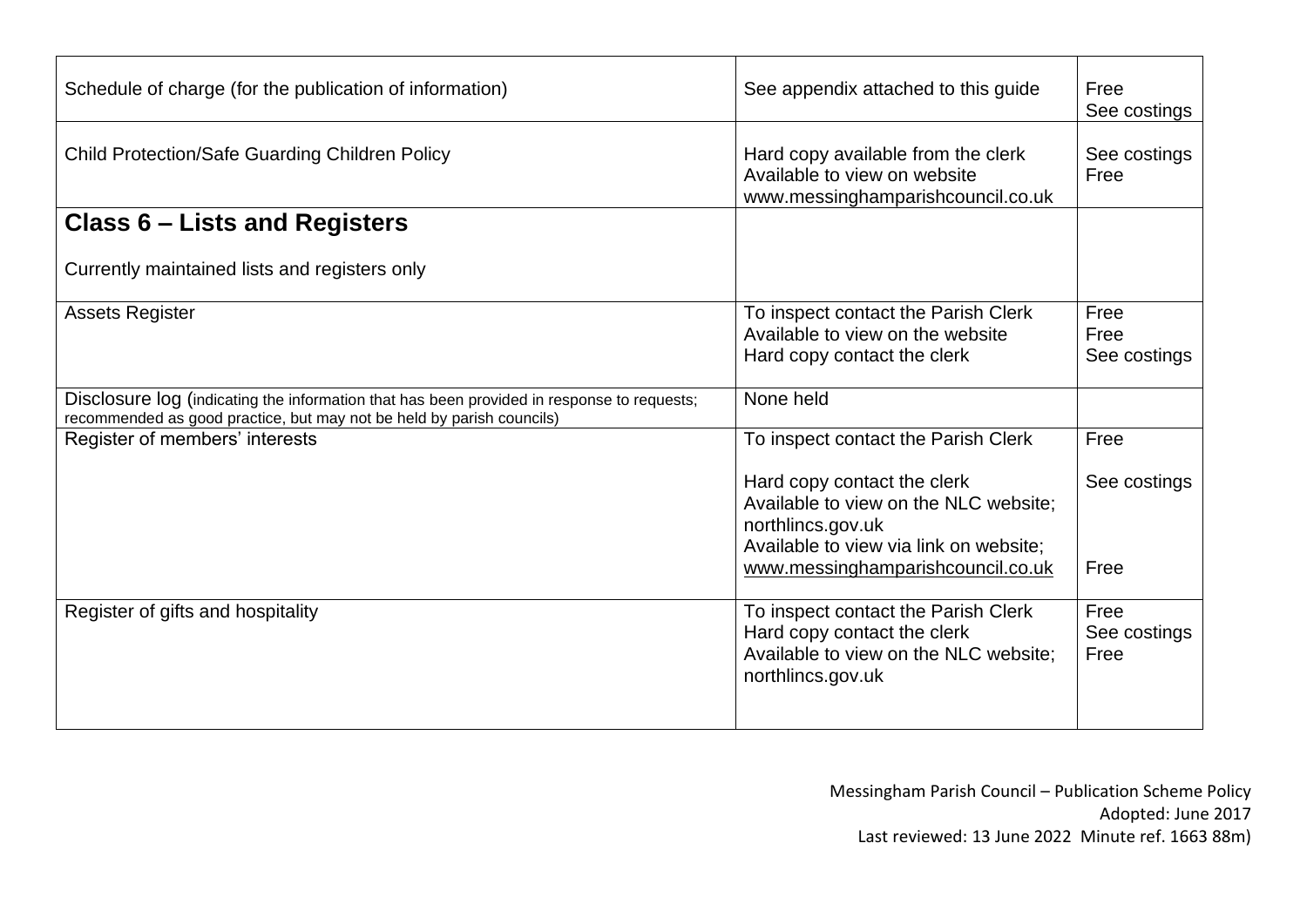| <b>Allotments</b><br>The parish council has one allotment site on Butterwick Road, and is managed<br>by the Parish Clerk in conjunction with Allotment Advisory Committee                                                                                                                                                                                              | <b>Allotment Advisory Committee</b><br>Terms Of Reference -<br>To inspect contact the Parish Clerk<br>Hard copy contact the clerk<br><b>Scale of Charges</b><br>Hard copy contact the clerk<br><b>Application Form/Rules-to inspect</b><br>contact the Parish Clerk<br>Hard copy contact the clerk<br>Available to view on the website;<br>messinghamparishcouncil.co.uk | Free<br>See costings<br>See costings<br>See costings |
|------------------------------------------------------------------------------------------------------------------------------------------------------------------------------------------------------------------------------------------------------------------------------------------------------------------------------------------------------------------------|--------------------------------------------------------------------------------------------------------------------------------------------------------------------------------------------------------------------------------------------------------------------------------------------------------------------------------------------------------------------------|------------------------------------------------------|
| Burial grounds and closed churchyards                                                                                                                                                                                                                                                                                                                                  | Not applicable                                                                                                                                                                                                                                                                                                                                                           |                                                      |
| Community centres and village halls<br>Messingham Village Hall stands on land owned by Messingham Parish Council,<br>but the building and management is the responsibility of the Village Hall<br>management committee. The Car Park is the responsibility of Messingham<br><b>Parish Council</b><br>Messingham Community Hub - leased from North Lincolnshire Council | Not applicable<br>Inspection sheet – to inspect contact<br>the Clerk<br>Hire Charges / Booking Form /<br>Inspection Sheets - to inspect contact<br>the Clerk.<br>Hard copy contact the Clerk                                                                                                                                                                             | Free<br>Free<br>See costings                         |
| Parks, playing fields and recreational facilities<br>Holme Meadow recreation field<br>Playing field extension<br>Multi Use Games Area<br>Children's play area                                                                                                                                                                                                          | Hire charges as applicable and safety<br>inspection sheets as applicable.<br>To inspect contact the Parish Clerk<br>Hard copy contact the clerk                                                                                                                                                                                                                          | Free<br>See costings                                 |
| <b>Agency agreements</b><br>Service level agreements with North Lincolnshire Council<br>A summary of services for which the council is entitled to recover a fee, together<br>with those fees (e.g. burial fees)                                                                                                                                                       | To inspect contact the Parish Clerk<br>Hard copy contact the clerk<br>None                                                                                                                                                                                                                                                                                               | Free<br>See costings                                 |